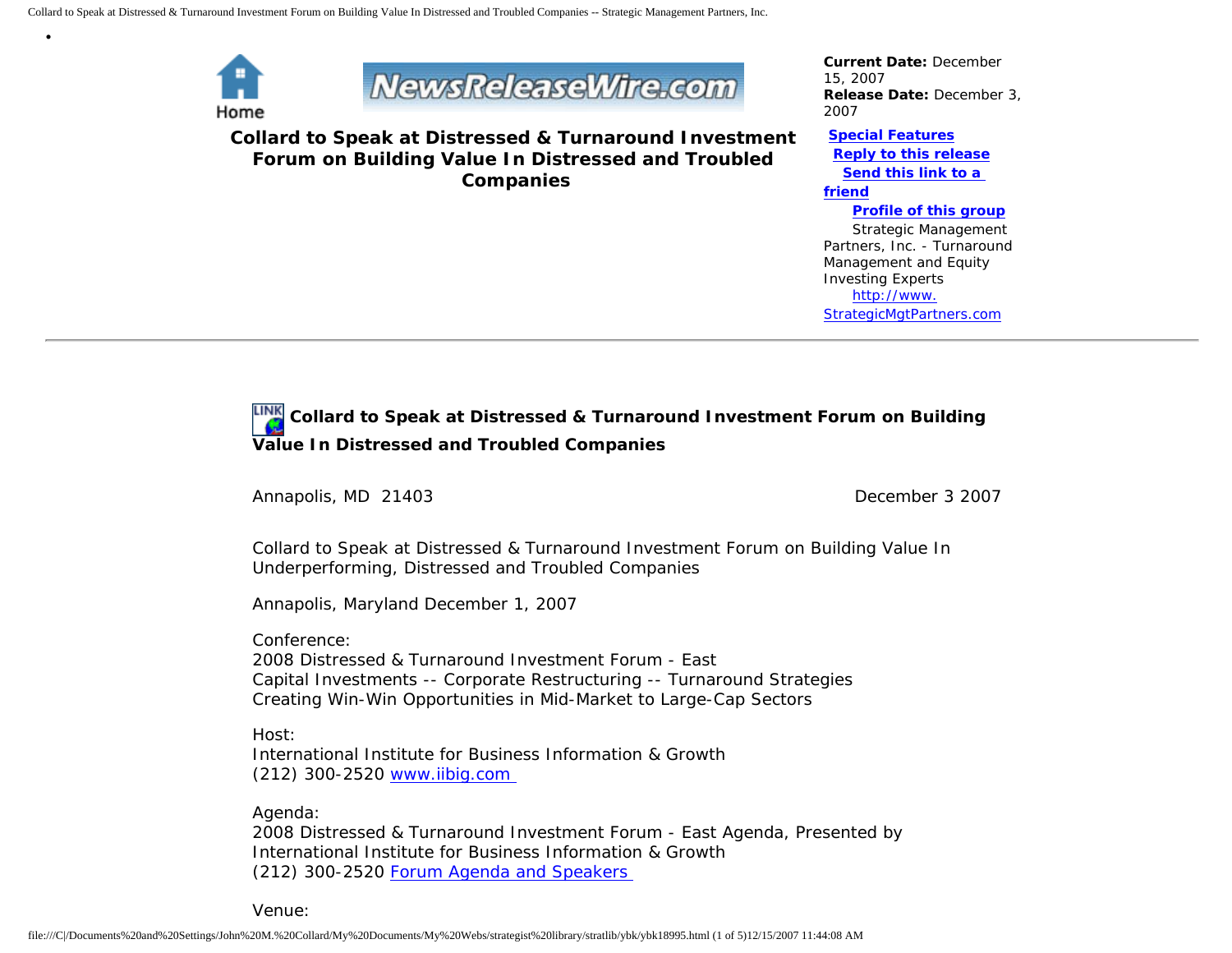New York Marriott Marquis 1535 Broadway, NY, 10036 (212) 398-1900 [www.NYMarriottMarquis.com](http://www.nymarriottmarquis.com/) 

Date: May 14-15, 2008 2:00 PM (Preliminary) Panel Discussion

As the number of investments in troubled middle-market to large-cap companies continue to fill the portfolios of private equity, hedge fund and other sophisticated investors, there is a growing need to employ 'big-picture' strategies that utilize both corporate restructuring and turnaround management savvy; in addition to financial and capital market innovations.

Creating 'win-win' opportunities in this market requires the marshalling of clever and multi-layered capital market, legal and accounting strategies. In addition, and more importantly, corporate restructuring and turnaround strategies must also be deployed to complete the process of mining value from underperforming and troubled companies.

There are many conferences that focus on the narrow subject of distressed 'debt.' But the issues and opportunities that revolve around debt in troubled companies are only part of the marketplace of investing successfully in the whole distressed and turnaround market. This Forum is the place where professionals representing solutions and strategies in this highly sophisticated and lucrative market will meet and discuss ideas and outcomes.

Panel:

Building Value From Underperforming, Distressed and Troubled Companies

Moderator:

John M. Collard, CTP, Chairman, Strategic Management Partners, Inc. (Past Chairman, Turnaround Management Association)

Panelists:

Mark E. Chesen, Senior Managing Director, National City Capital Markets More To be Announced

Mr. Collard said "there is real value-added realized when investors bring in turnaround professionals to run a company or advise private equity investors on investing in underperforming, distressed and troubled companies in which they want to invest. These professionals bring a unique leadership style to focus on the immediacy of changes required. When a company is in trouble a different transferable set of leadership skills is required to set the company back on a profitable path." "Focusing on exit strategies from the start is key to maximizing returns on investment. You must build enterprises that future buyers want to invest in."

"More private equity and hedge fund investors are seeking the help of turnaround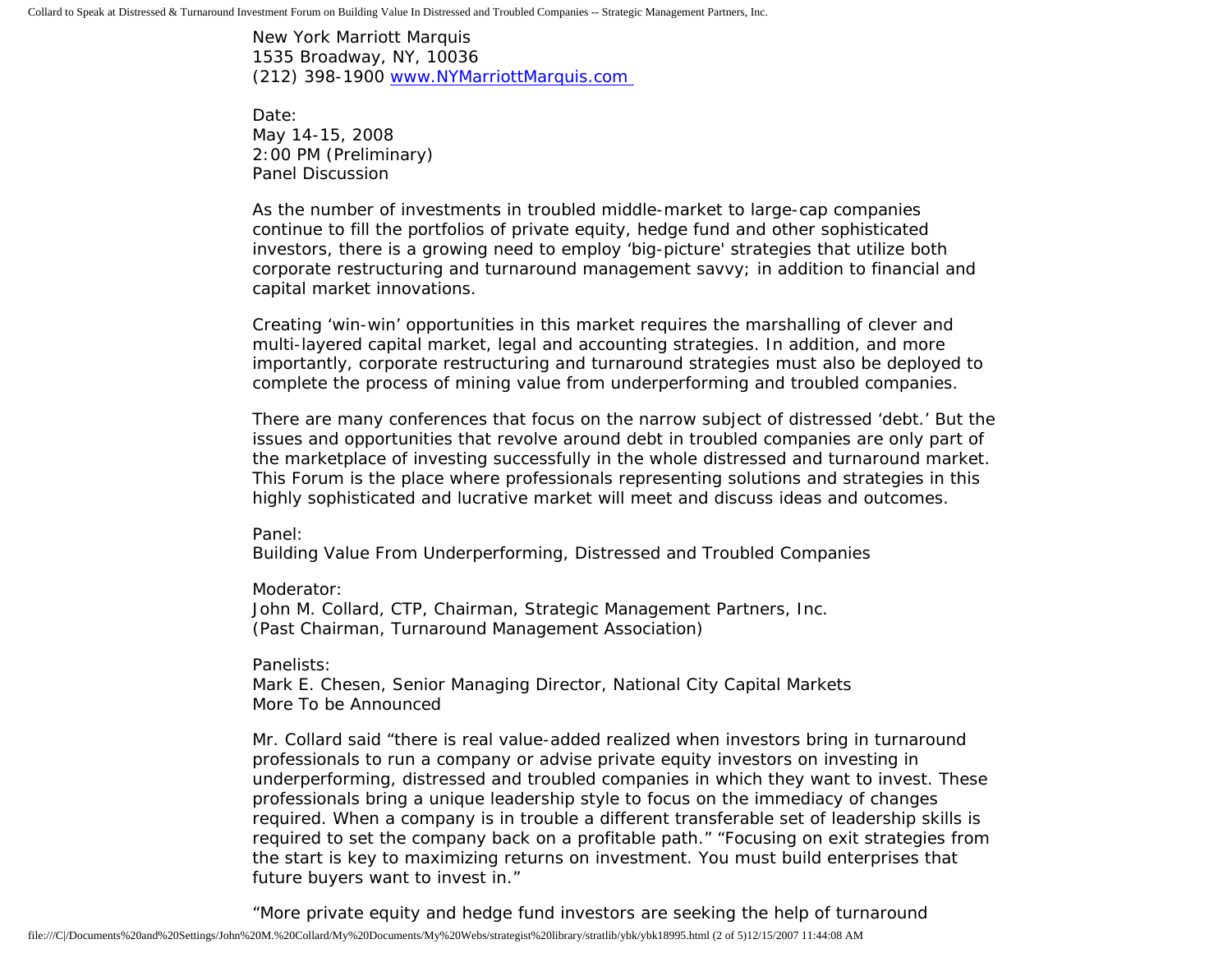experts, and many are adding this talent to their senior management roles." Regardless of who employs the turnaround manager, their unique expertise is required to be successful in this market.

See the working list of Speaking Faculty for the 2008 Distressed & Turnaround Investment Forum - East Agenda, Presented by International Institute for Business Information & Growth [Forum Agenda and Speaking Faculty](http://www.iibig.com/conferences/F0801/overview.html) 

###

Reference:

[www.StrategicMgtPartners.com](http://www.strategicmgtpartners.com/)

[Distressed & Turnaround Investment Forum-East Agenda and Speaking Faculty at iiBIG](http://www.iibig.com/conferences/F0801/overview.html)  [Web site](http://www.iibig.com/conferences/F0801/overview.html)

[www.iibig.com](http://www.iibig.com/) 

[Turnaround Management Association www.turnaround.org](http://www.turnaround.org/)

John M. Collard (John@StrategicMgtPartners.com) Chairman Strategic Management Partners, Inc. 522 Horn Point Drive Annapolis, MD 21403 Phone : 410-263-9100 Fax : 410-263-6094

[www.StrategicMgtPartners.com](http://www.strategicmgtpartners.com/)

More Information [Distressed & Turnaround Investment Forum-East Agenda and Speaking](http://www.iibig.com/conferences/F0801/overview.html) [Faculty](http://www.iibig.com/conferences/F0801/overview.html)

[Contact John M. Collard](http://www.expertclick.com/expertClick/contact/default.cfm?Action=ContactExpert&GroupID=1016) ⊟

[Ask a question with InterviewNetS](http://www.expertclick.com/expertClick/contact/default.cfm?GroupID=1016)M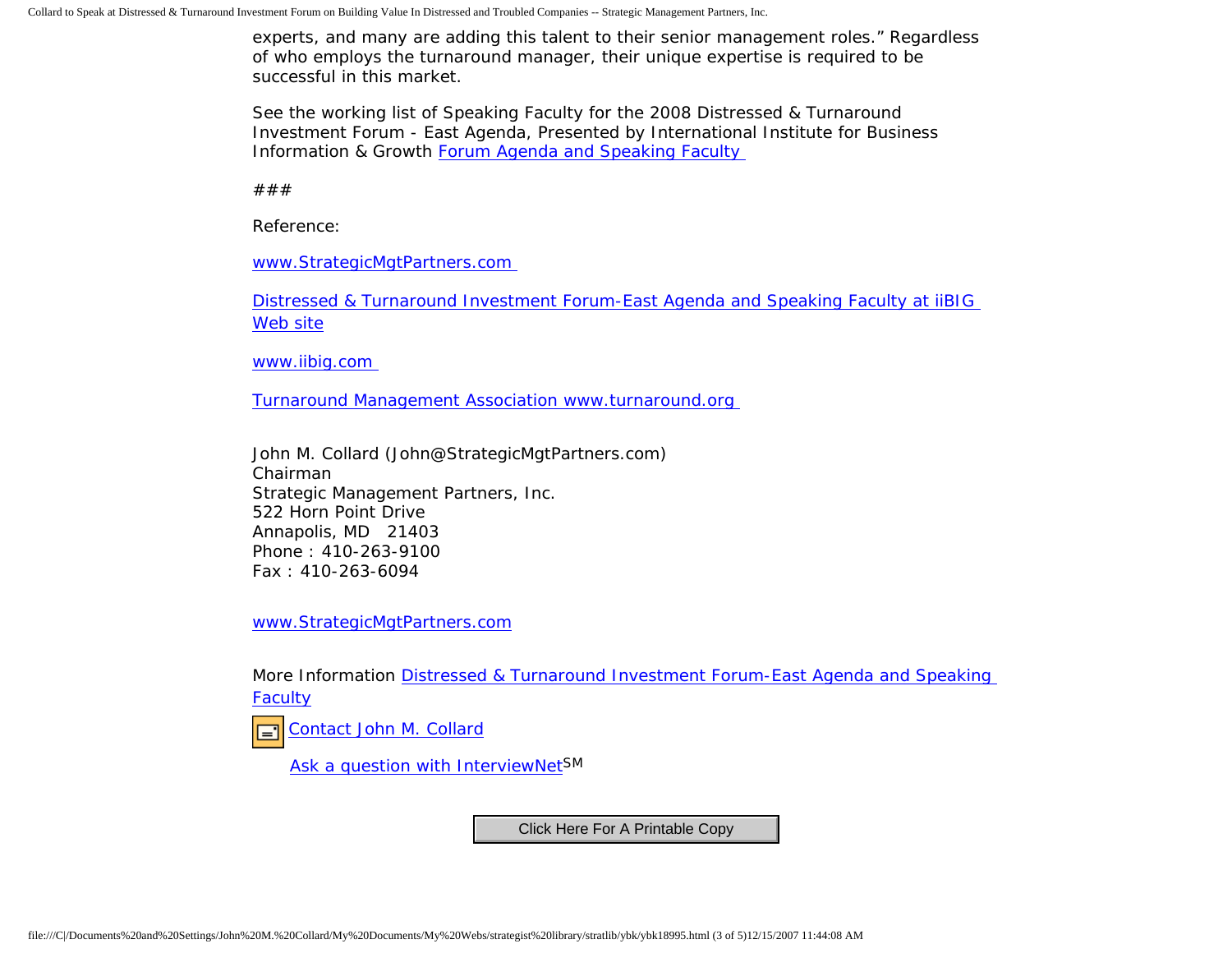| Other experts on these topics:   |
|----------------------------------|
| <b>Management</b>                |
| Leadership                       |
| <b>Planning</b>                  |
| <b>Invest</b>                    |
| <b>Strategy</b>                  |
| <b>Small Business</b>            |
| <b>Strategic Planning</b>        |
| <b>Advisor</b>                   |
| <b>Valuation</b>                 |
| <b>Transition</b>                |
| <b>Value</b>                     |
| <b>Bankruptcy</b>                |
| <b>Crisis Management</b>         |
| <b>Governance</b>                |
| <b>Investment Management</b>     |
| <b>CEO Effectiveness</b>         |
| <b>Executive Leadership</b>      |
| <b>Turnaround</b>                |
| <b>Corporate Change</b>          |
| <b>Ethical Issues/Management</b> |
| <b>Startup</b>                   |
| <b>Corporate Restructuring</b>   |
| <b>Executive Transition</b>      |
| <b>Turnaround Management</b>     |
| <b>Venture Capital</b>           |
|                                  |

- **26. [Asset Recovery](http://www.expertclick.com/search/default.cfm?SearchCriteria=Asset Recovery)**
- **27. [Corporate Renewal](http://www.expertclick.com/search/default.cfm?SearchCriteria=Corporate Renewal)**